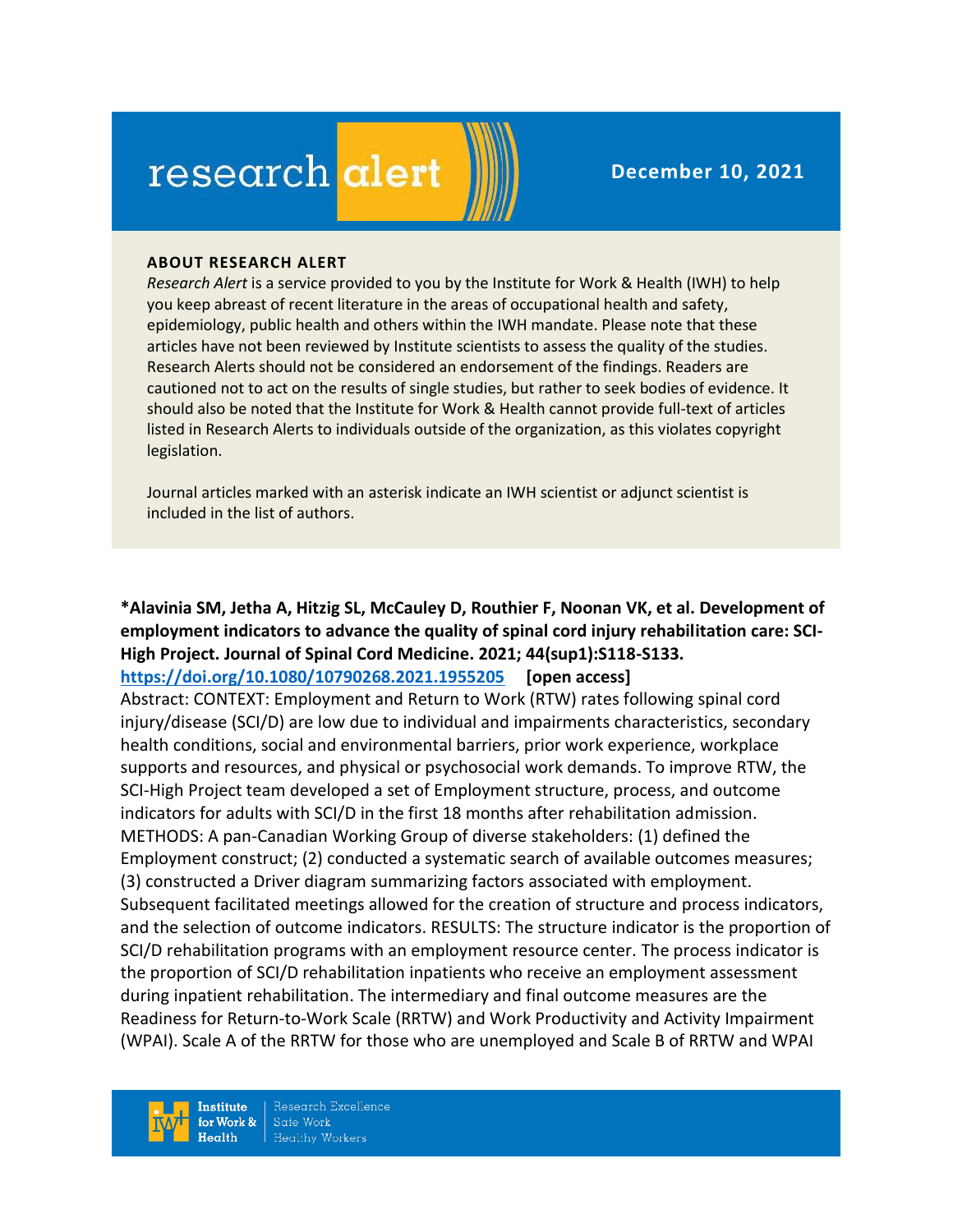will be used for those who are employed. CONCLUSION: This framework of Employment indicators intends to support the RTW needs of persons with SCI/D by ensuring that rehabilitation professionals provide opportunities to explore RTW within the first 18 months after rehab admission. Increased employment rates have the potential to enhance the wellbeing, health, and longevity of individuals with SCI/D

## **\*Saffari N, Senthanar S, Koehoorn M, McGrail K, and McLeod C. Immigrant status, gender and work disability duration: findings from a linked, retrospective cohort of workers' compensation and immigration data from British Columbia, Canada. BMJ Open. 2021; 11(12):e050829.**

**<https://doi.org/10.1136/bmjopen-2021-050829> [open access]** 

Abstract: OBJECTIVES: To compare differences in work disability durations of immigrant men and women injured at work to comparable Canadian-born injured workers in British Columbia, Canada. METHODS: Data on accepted workers compensation claims and immigration status from 1995 and 2012 were used to compare the number of work disability days paid at the 25%, 50% and 75% for immigrant and Canadian-born injured workers stratified by gender and recency of immigration. RESULTS: Immigrant workers comprised 8.9% (78 609) of the cohort. In adjusted quantile regression models, recent and established immigrant women received 1.3 (0.8, 1.9) and 4.0 (3.4, 4.6) more paid disability days at the 50% of the disability distribution than Canadian-born counterparts. For recent and established immigrant men, this difference was 2.4 (2.2, 2.6) and 2.7 (2.4, 4.6). At the 75%, this difference increased for recent immigrant men and established immigrant men and women but declined for recent immigrant women. CONCLUSIONS: Injured immigrants receive more work disability days than their Canadian-born counterparts except for recent immigrant women. Both immigrant status and gender matter in understanding health disparities in work disability after work injury. KEYWORDS WORK DISABILITY: immigrant health; linked administrative data

# **\*Wells GA, Tugwell P, Tomasson G, Guillemin F, Maxwell LJ, Shea BJ, Grosskleg S, Merkel PA, March L, Beaton DE. Composite outcomes at OMERACT: multi-outcome domains and composite outcome domains. Seminars in Arthritis and Rheumatism. 2021; [epub ahead of print].**

## **<https://doi.org/10.1016/j.semarthrit.2021.11.001>**

Abstract: The OMERACT Technical Advisory Group recognises that working groups during the process of creating a core outcome set may identify an outcome domain that would be best represented as a composite that encapsulates these component outcome domains by bringing them together into a single outcome. A multi-outcome domain (MOD) is a withinpatient combination of component outcomes, and an individual patient's evaluation depends on the observation of all of the components in that patient with a single overall rating determined according to a specified rule; which is often applicable when we consider a disease activity score. A composite outcome domain (COD) consists of a number of

**Institute** for Work &  $Heath$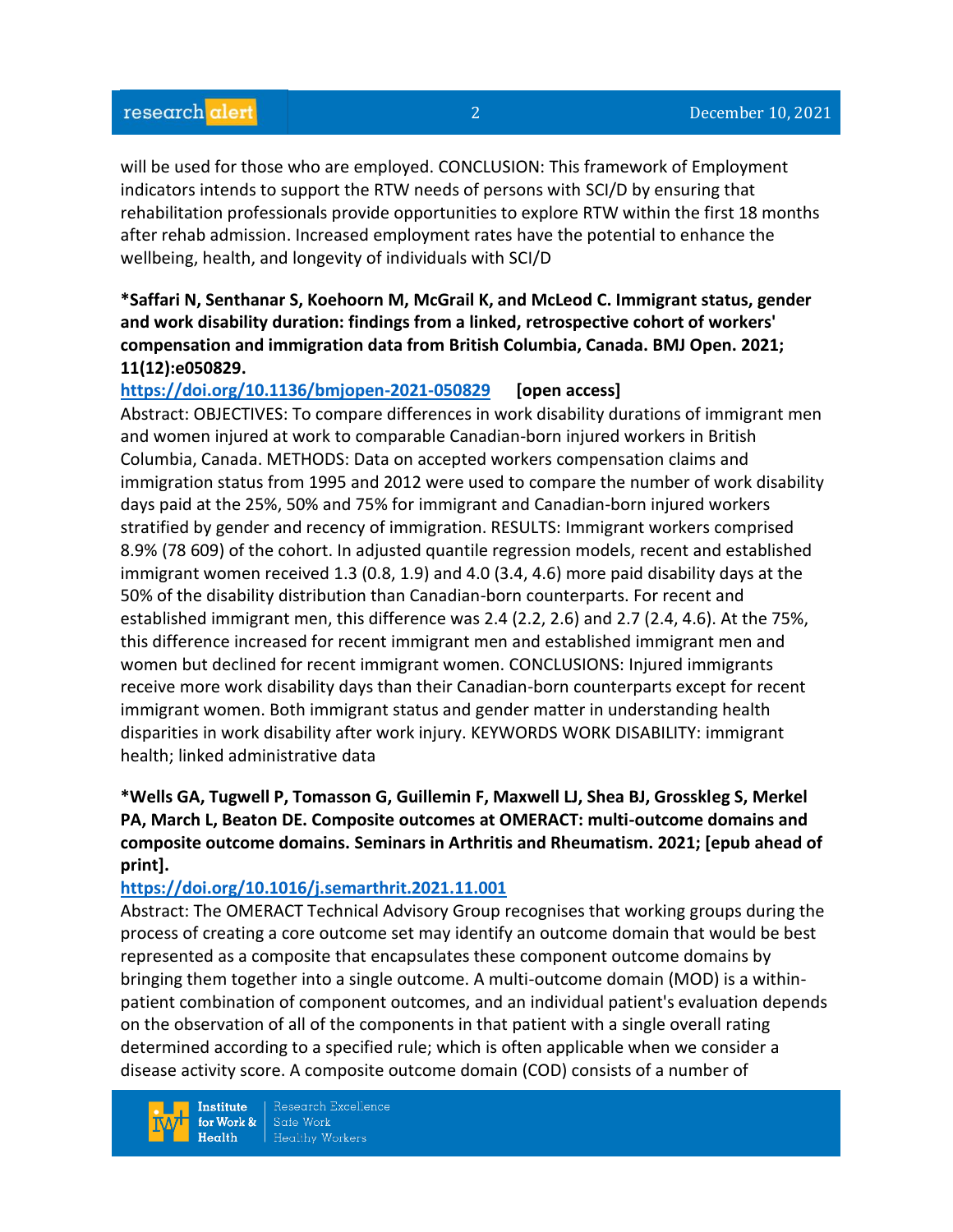component outcomes and is defined as the occurrence in a patient of one, some or all of these specified components; which is often applicable when we consider the risk of adverse events or remission criteria. We review the general benefits, challenges, reporting and interpretation of using MODs and CODs. The development of the MOD or COD instrument for an OMERACT core outcome measurement set is considered through four distinct steps: choosing relevant outcome domains; finding high quality instruments for each of these outcome domains; weighting the outcome domain instruments in the MOD/COD instrument; and putting MOD/COD instrument through the OMERACT Filter. Guidance and training are in preparation for working groups who will be completing the OMERACT Instrument Selection Algorithm (OFISA). As for other initiatives in OMERACT, we will seek feedback from OMERACT working groups who complete the development of their MOD/COD, which will then be incorporated into the refinement of the guidance and training

## **Alvarez-Fernandez C, Romero-Saldaaa M, Alvarez-Lopez C, Molina-Luque R, Molina-Recio G, and Vaquero-Abellan M. Gender differences and health inequality: evolution of cardiovascular risk in workers. Archives of Environmental & Occupational Health. 2021; 76(7):406-413.**

#### **<https://doi.org/10.1080/19338244.2021.1891017>**

Abstract: The aim was to find out if there are any such differences due to gender in a cohort of workers followed for ten years, comparing their lifestyles and following the evolution of the main cardiovascular risk factors (CVRF) and their impact on cardiovascular risk. An observational longitudinal study of 698 civil servants workers (186 women and 512 men) of a local government office from Córdoba (Spain), was conducted over the period 2003-2014. We compared the initial and final prevalence of physical activity, smoking, obesity, hypertension, metabolic syndrome and diabetes. Cardiovascular risk was also assessed using the REGICOR (Registre Gironí del Cor) and SCORE (Systematic Coronary Risk Evaluation) equations. There was a greater rise in the prevalence of hypertension and hypercholesterolemia in the cohort in women than in men (94.2% vs. 38% and 92% vs 21.1%), while the reduction in smoking also differed by gender (26.4% vs. 36.5%). It could be that since women present a lower cardiovascular risk profile, they are treated less or less effort is made to keep the risk factors low, resulting in a worse evolution of smoking, hypercholesterolemia and hypertension in women.

## **Dos Anjos Magri C, Garofallo Garcia R, Binotto E, Duarte da Silva Lima N, de Alencar Naas I, Sgavioli S, et al. Occupational risk factors in health of broiler-farm workers: a systematic review. Archives of Environmental & Occupational Health. 2021; 76(8):482-493. <https://doi.org/10.1080/19338244.2020.1832036>**

Abstract: The present study aimed to identify gaps in literature regarding occupational risks to broiler farming workers. A systematic review was performed in which inclusion criteria were workers in poultry farms. The search was done between May and June 2019 with online papers. Keywords were "poultry farmer," "poultry worker," and "poultry workers" as terms of

Research Excellence **Institute** Safe Work for Work &  $Heath$ **Healthy Workers**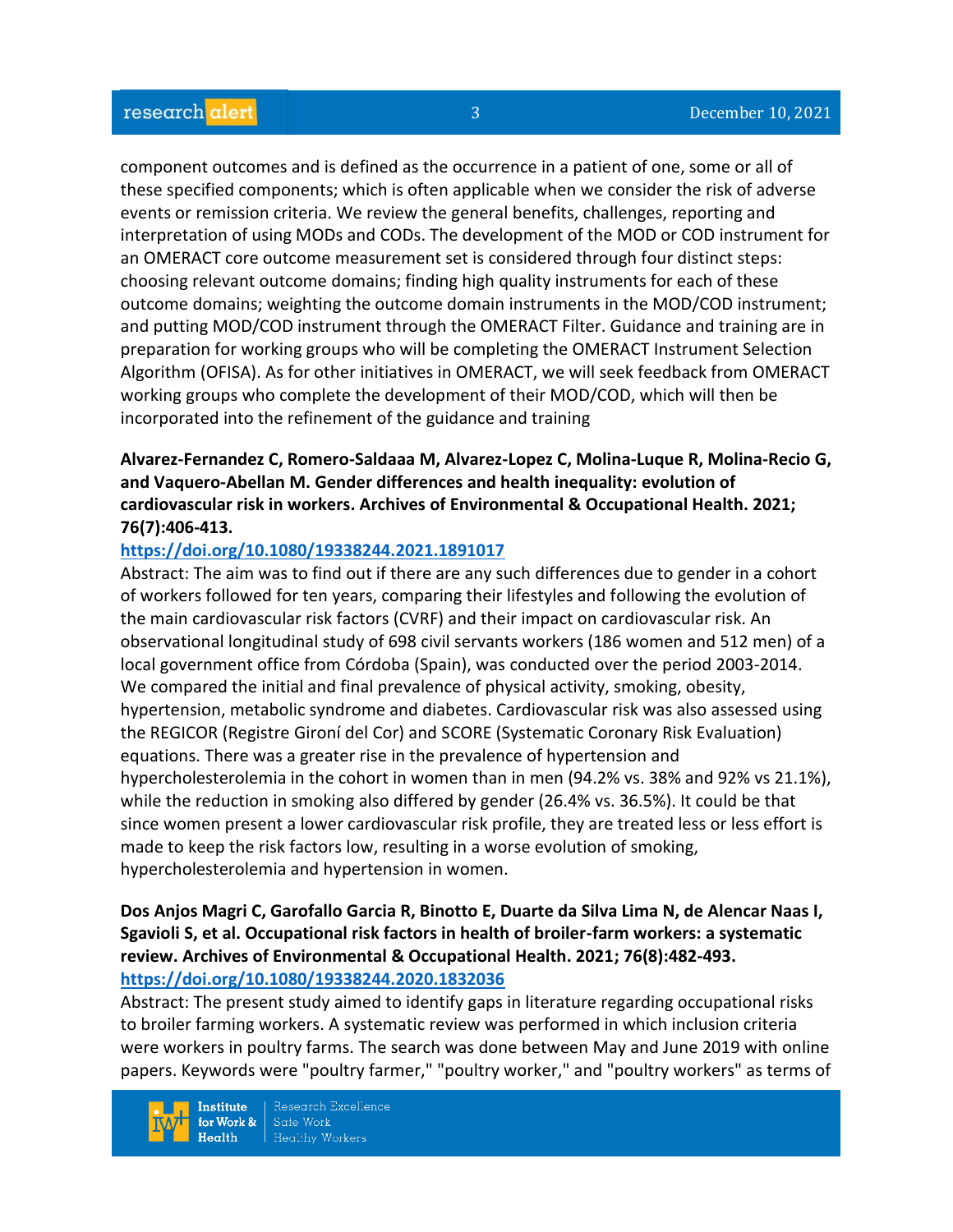an axis of a theoretical framework. Results indicated as predominant topics lung diseases, nasal mucosa or paranasal sinus contamination, and aflatoxicosis. The identified gaps in scientific publications are related to mitigation of occupational risks. Prevalent described risks are associated to exposure to chemicals gases, vapors and aerosols, biological hazards (micro-organisms), ergonomic risks, wrong working posture, excessive body movement and inadequate behaviors. Preventive policies about poultry farmer's health and safety needs to be adopted to reduce potentially dangerous risk factors and increase productivity

## **Butera S, Brasseur N, Filion N, Bruyneel A, and Smith P. Prevalence and associated factors of burnout risk among intensive care and emergency nurses before and during the coronavirus disease 2019 pandemic: a cross-sectional study in Belgium. Journal of Emergency Nursing. 2021; 47(6):879-891.**

**<https://doi.org/10.1016/j.jen.2021.08.007>[open access]**

Abstract: Introduction: This study aimed to assess (1) the prevalence of burnout risk among nurses working in intensive care units and emergency department before and during the coronavirus disease 2019 pandemic and (2) the individual and work-related associated factors. Methods: Data were collected as part of a cross-sectional study on intensive care unit and emergency nurses in Belgium using 2 self-administered online questionnaires distributed just before the pandemic (January 2020,  $N = 422$ ) and during the first peak of the pandemic (April 2020, N = 1616). Burnout was assessed with the Maslach Burnout Inventory scale. Results: The overall prevalence of burnout risk was higher among emergency nurses than intensive care unit nurses but was not significantly different after the coronavirus disease 2019 pandemic (from 69.8% to 70.7%,  $X^2 = 0.15$ , P = .68), whereas it increased significantly among intensive care unit nurses (from 51.2% to 66.7%,  $X^2 = 23.64$ , P < .003). During the pandemic, changes in workload and the lack of personal protective equipment were significantly associated with a higher likelihood of burnout risk, whereas social support from colleagues and from superiors and management were associated with a lower likelihood of burnout risk. Several determinants of burnout risk were different between intensive care unit and emergency nurses. Conclusion: Our findings indicate that nurses in intensive care unit and emergency department were at risk of burnout but their experience during the coronavirus disease 2019 pandemic was quite different. Therefore, it is important to implement specific measures for these 2 groups of nurses to prevent and manage their risk of burnout.

## **Chaman S, Zulfiqar S, Shaheen S, and Saleem S. Leadership styles and employee knowledge sharing: exploring the mediating role of introjected motivation. PLoS ONE. 2021; 16(9):e0257174.**

#### **<https://doi.org/10.1371/journal.pone.0257174>[open access]**

Abstract: Drawing on Social Exchange Theory and Self-Determination Theory, this study examines the impact of three leadership styles (ethical, transformational, and passive avoidant) on employee knowledge sharing. Further, this study explores the mediating effect

Research Excellence **Institute** Safe Work for Work &  $Heath$ **Healthy Workers**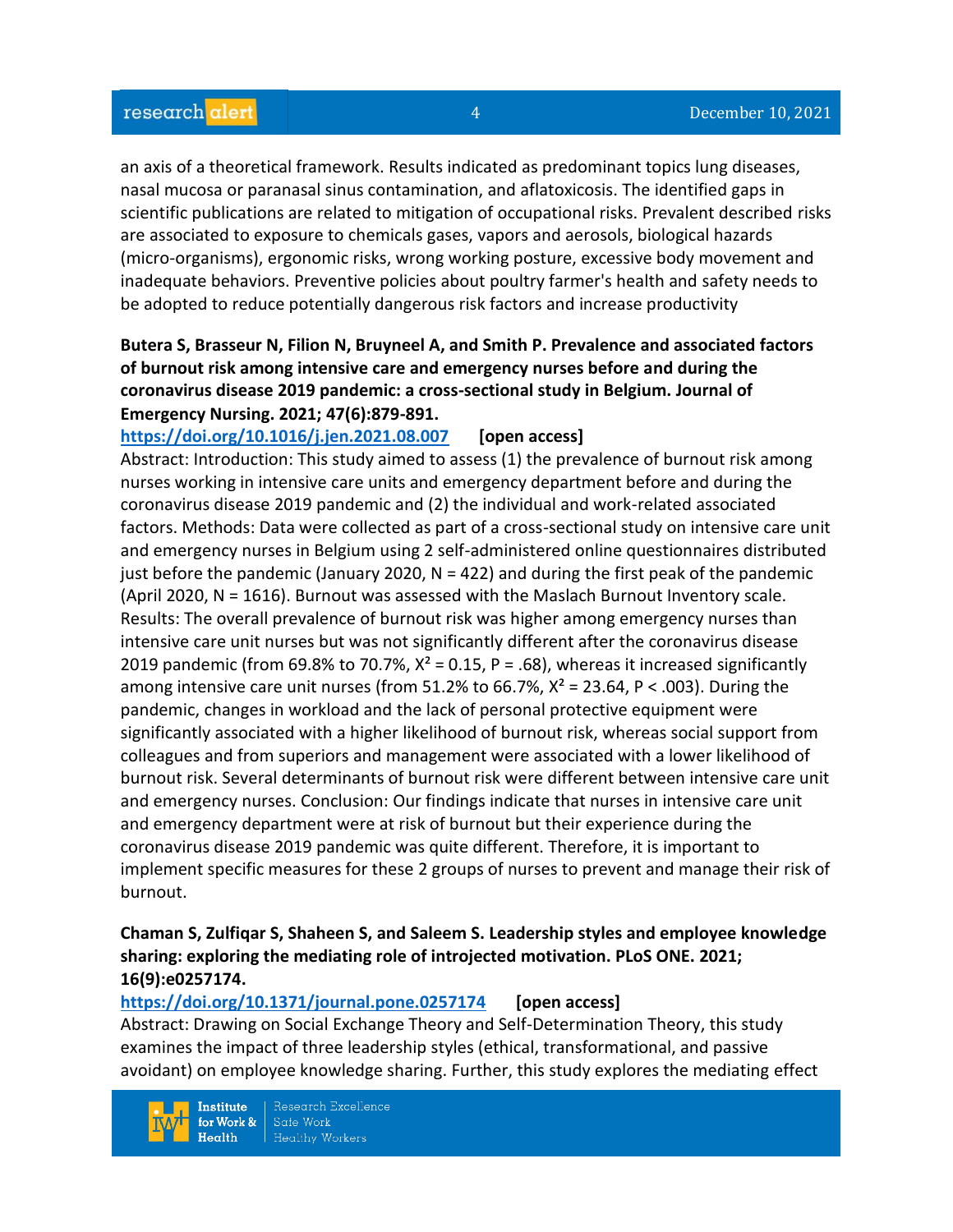of introjected motivation in the relationship between three leadership styles and employee knowledge sharing. Using time lag data this study employed a sample of 254 faculty members of public sector universities in Pakistan. Results supported the positive relationship between three styles of leadership and employee knowledge sharing. Moreover, our findings confirmed the mediating role of introjected motivation in the relationship between three leadership styles and employee knowledge sharing. Our study is unique, as it simultaneously examines how various styles of leadership predict introjected motivation and employee knowledge sharing. Implications along with limitations and future research directions are discussed

## **Dear K, Toholka R, and Nixon R. Occupational skin disease in mining: an Australian case series. Archives of Environmental & Occupational Health. 2021; 76(8):504-510. <https://doi.org/10.1080/19338244.2020.1857674>**

Abstract: The mining industry has one of the highest rates of occupational disease across all industries. However, occupational skin disease (OSD) is not commonly reported in this industry, although has been estimated to affect up to 51 people per 100,000 workers, with contact dermatitis accounting for the majority of cases. It often has a poor prognosis and leads to days lost from work. There have been relatively few reports regarding the specific forms of OSD encountered by miners worldwide. We report our experience of miners attending our Occupational Dermatology Clinic and our investigations at two Australian mines. We compare our findings with other reports of OSD in the mining population. The most commonly observed skin condition was irritant contact dermatitis, but miliaria and allergic contact dermatitis were also observed. It is not surprising that most cases of OSD appear to be related to harsh working conditions and exposures to multiple skin irritants, however, specific exposures causing ACD should not be forgotten. Our findings are consistent with previous studies of OSD in miners

# **Ejlertsson L, Heijbel B, Brorsson A, Troein M, and Andersson IH. Customized interventions improved employees' experience of recovery during the workday. Work. 2021; 70(2):509- 519.**

#### **<https://doi.org/10.3233/WOR-213588>**

Abstract: Background: There is a lack of research regarding factors promoting recovery during the workday and effective interventions. Objective: To evaluate how different intervention activities may impact employees' experiences of recovery at the workplace. Methods: Customized intervention activities based on qualitative results and a participatory approach were integrated among the employees at six primary health care centres (PHCCs;  $n = 166$ ) during one year. Recovery and workplace factors were measured with a questionnaire at the start and end of intervention, and also in a control group (15 PHCCs; n = 328). Group differences were tested (Chi-2) and explanatory factors compared by logistic regression models. Results: The proportion of employees reporting workday recovery increased in the intervention group (19.9% to 29.1%;  $p = 0.01$ ), whereas the control group showed no

**Institute** for Work &  $Health$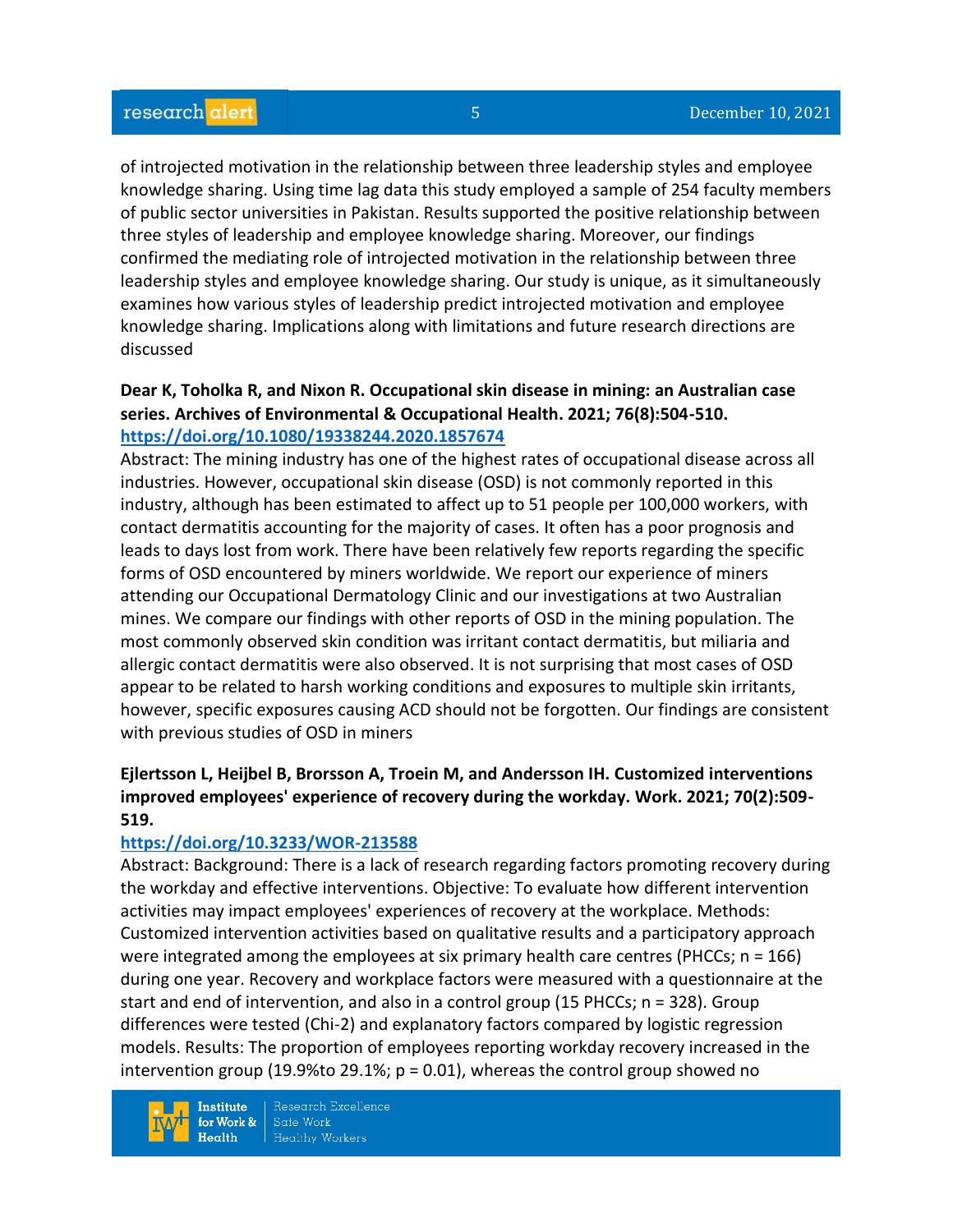significant change. Recovery was explained by self-reflection and reflection with co-workers. After intervention, having influence on work situation, energy-building experience, and opportunity for laughter also contributed significantly to recovery. Conclusions: The results contribute to work recovery research by confirming that a customized intervention may have an impact on employees' recovery experiences. The study showed that considering the factors of reflection, influence, and companionship can positively impact workplace recovery.

# **Kaltenegger HC, Becker L, Rohleder N, Nowak D, and Weigl M. Associations of working conditions and chronic low-grade inflammation among employees: a systematic review and meta-analysis. Scandinavian Journal of Work, Environment & Health. 2021; 47(8):565-581. <https://doi.org/10.5271/sjweh.3982>[open access]**

Abstract: OBJECTIVES: Chronic low-grade inflammation has been identified as a key pathway linking stress experience to human health. However, systematic evaluations on the relationship of work stress and immune function are scarce and predominantly based on cross-sectional studies. We performed a systematic review and meta-analysis of prospective studies on associations of working conditions and inflammatory biomarkers. METHODS: In line with our previously established study protocol and the PRISMA-guidelines, we systematically searched electronic databases for prospective studies on working conditions as well as workplace interventions and inflammatory markers in employees. We classified studies (by design, type of exposure/intervention, outcome) and performed rigorous risk-ofbias assessments. Studies were summarized qualitatively, and a meta-analysis was conducted. RESULTS: We identified 23 eligible studies (N=16 432) with a broad scope of working conditions and inflammatory markers. For interventional designs, we differentiated between individual-directed/behavioral (including physical and mental) and organizationdirected/structural interventions. Workplace physical exercise interventions were associated with a decrease in C-reactive protein (k=5; d=-0.61; P<0.001). For other workplace interventions, ie, mental and organizational/structural, results were inconclusive. Concerning observational studies, dimensions of the job demand-control(-support) model were most frequently investigated, and results showed weak - if any - associations with inflammatory markers. CONCLUSIONS: The research base was heterogeneous and high-level evidence was limited. More prospective studies are needed with broader consideration of work stressors and inflammatory markers. For practical occupational health management, exercise interventions are effective measures to reduce chronic low-grade inflammation

## **Kausto J, Rosenstrom TH, Ervasti J, Pietilainen O, Kaila-Kangas L, Rahkonen O, et al. Intervention targeted at physicians' treatment of musculoskeletal disorders and sickness certification: an interrupted time series analysis. BMJ Open. 2021; 11(12):e047018. <https://doi.org/10.1136/bmjopen-2020-047018>[open access]**

Abstract: OBJECTIVE: An intervention was carried out at the occupational healthcare services (OHS) of the City of Helsinki beginning in 2016. We investigated the association between the intervention and employee sick leaves using interrupted time series analysis. DESIGN:

**Institute** for Work &  $Health$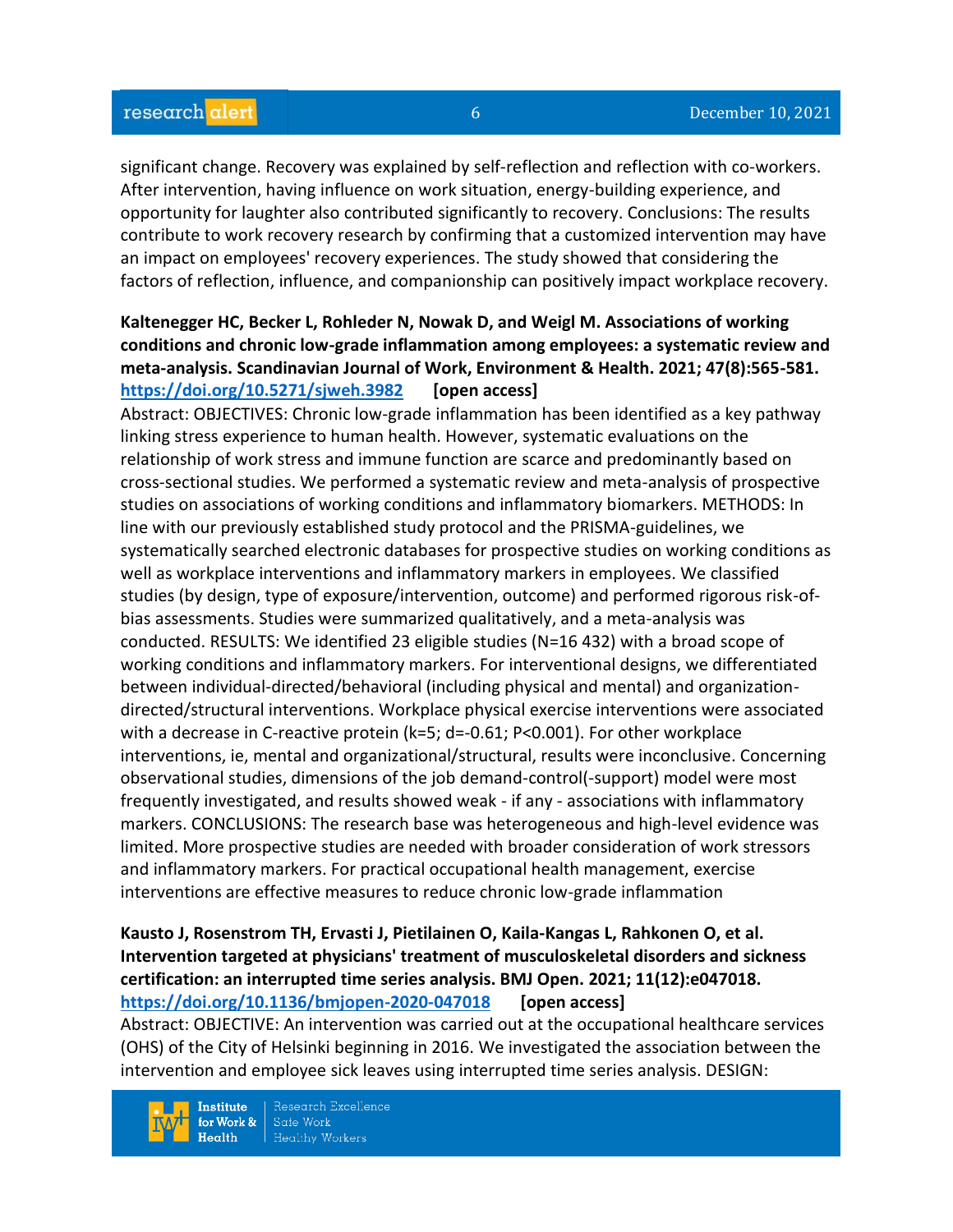Register-based cohort study with a quasi-experimental study design. SETTING: Employees of the City of Helsinki. PARTICIPANTS: We analysed individual-level register-based data on all employees who were employed by the city for any length of time between 2013 and 2018 (a total 86 970 employees and 3 014 075 sick leave days). Sick leave days and periods that were OHS-based constituted the intervention time series and the rest of the sick leave days and periods contributed to the comparison time series. INTERVENTION: Recommendations provided to physicians on managing pain and prescribing sick leave for low back, shoulder and elbow pain. OUTCOME MEASURES: Number of sick leave days per month and sick leave periods per year. RESULTS: For all sick leave days prescribed at OHS, there was no immediate change in sick leave days, whereas a gradual change showing decreasing number of OHSbased sick leave days was detected. On average, the intervention was estimated to have saved 2.5 sick leave days per year per employee. For other sick leave days, there was an immediate increase in the level of sick leave days after the intervention and a subsequent gradual trend showing decreasing number of sick leave days. CONCLUSIONS: The intervention may have reduced employee sick leaves and therefore it is possible that it had led to direct cost savings. However, further evidence for causal inferences is needed

# **Pineda-Santoyo C, Campos-Romero A, Luna-Ruiz Esparza MA, Lopez-Luna LE, Sanchez-Zarate ME, Zepeda-Gonzalez A, et al. Control and prevention of SARS-CoV-2 outbreaks among healthcare workers from 129 healthcare facilities in Mexico. International Journal of Environmental Research and Public Health. 2021; 18(22):11772.**

**<https://doi.org/10.3390/ijerph182211772>[open access]** Abstract: Few reports have shared the workflows to reduce SARS-CoV-2 infections among risk groups, including healthcare workers (HCWs). This study describes an occupational health program implemented to reduce the incidence of COVID-19 and establishes a back-to-work algorithm in HCWs of 129 Salud Digna outpatient care clinics in Mexico. This program was composed of training plans, screening SARS-CoV-2 infections, the containment of infections, follow-up COVID-19 cases, and continuing supervision in addition to the steady supply and training for the correct use of PPE. From 16 April 2020 to 15 April 2021, 7376 individuals were enrolled, of which 423 were excluded because they did not meet the inclusion criteria or refused the follow-up. In the cohort studied, we found a COVID-19 incidence of 35.4% (2610 individuals), lower hospitalization (0.11%), ICU (0.04%) and lethality rate (0.04%). Additionally, 85.9% of COVID-19 cases tested negative for SARS-CoV-2 after 14 days of the first positive test with an average isolation time of 26-33 days. Finally, 99% of people received personal protective equipment and adequate training to use it. Our results show that the program implemented reduced the hospitalization ICU admission and lethality in HCWs; we consider this workflow to help other workplaces offer safe conditions for HCWs and patients

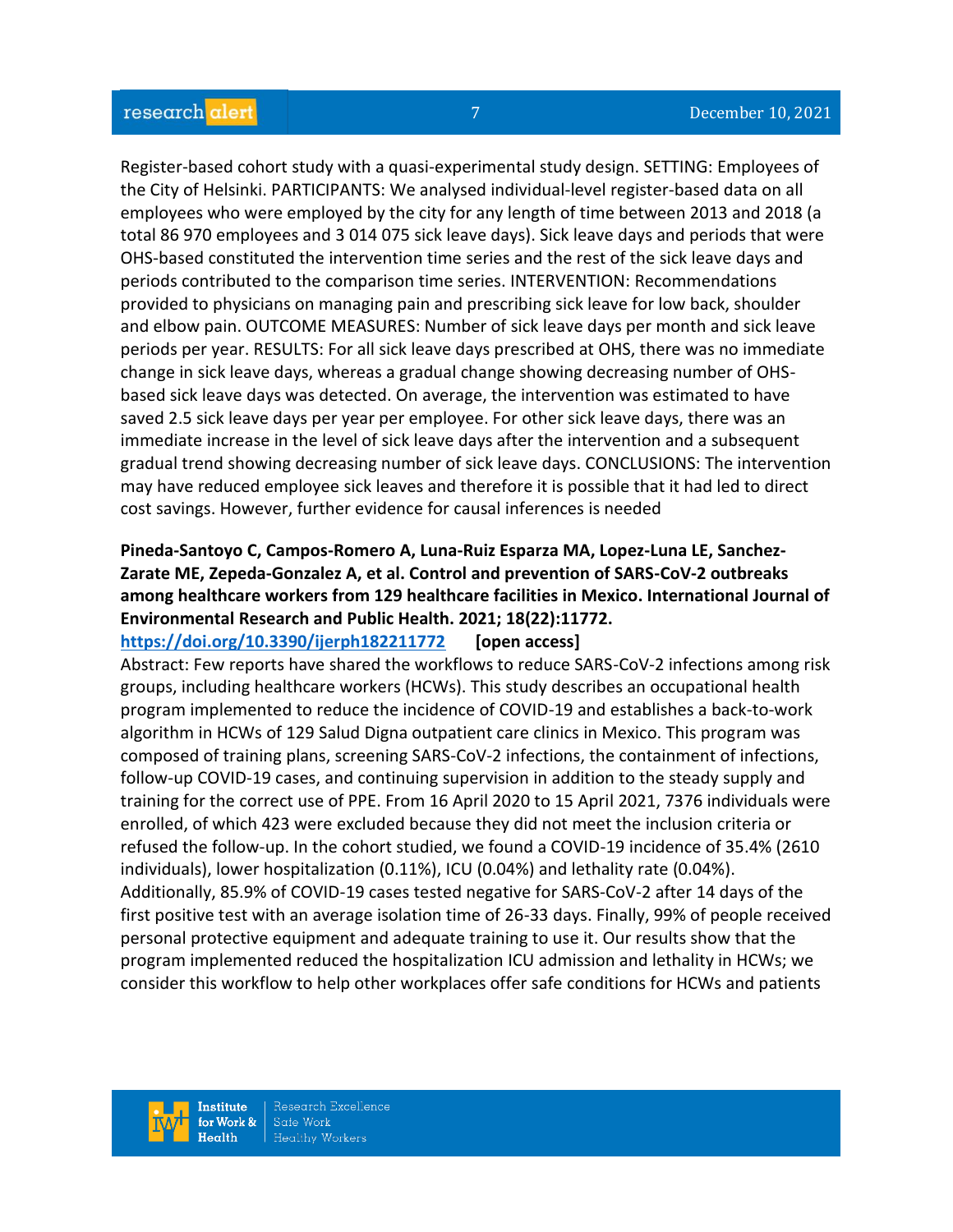## **Pyoria P, Ojala S, and Natti J. Precarious work increases depression-based disability among male employees. European Journal of Public Health. 2021; 31(6):1223-1230. <https://doi.org/10.1093/eurpub/ckab119>[open access]**

Abstract: BACKGROUND: Precarious employment is a potent occupational health risk, but little is known about its association with work-related disability and its causes. This study analyzes whether employment precariousness is associated with receiving disability pension (DP) due to depression and whether this differs according to gender. METHODS: Statistics Finland's Quality of Work Life Surveys (1997, 2003, 2008 and 2013) were merged with register-based DP data obtained from the Finnish Centre for Pensions. The survey material was used to measure employment precariousness using five variables: fear of job loss, poor employability prospects, previous unemployment, low earnings and temporary contracts. We followed 20-60-year-old employees until 2016 and studied Cox proportional hazard ratios (HRs) for receiving DP among women and men, adjusting for sociodemographic covariates, working conditions and health at baseline. RESULTS: The overall risk of receiving DP tended to increase as precarious job features accumulated. Among men, a higher risk of receiving DP due to depression was associated with previous unemployment [HR 2.2, 95% confidence interval (CI) 1.1-4.2] and poor employability (HR 2.4, 95% CI 1.3-4.7), whereas no corresponding association was found among women. CONCLUSIONS: Employment precariousness may reflect a psychological stress mechanism that predisposes the individual to mental health problems, predicting future disability. Work disability risk shows gendered differences depending on the cause of DP. Promoting employability at workplace and policy levels could offset the health risks associated with precariousness

## **Rudkjoebing LA, Hansen AM, Rugulies R, Kolstad H, and Bonde JP. Exposure to workplace violence and threats and risk of depression: a prospective study. Scandinavian Journal of Work, Environment & Health. 2021; 47(8):582-590.**

#### **<https://doi.org/10.5271/sjweh.3976>[open access]**

Abstract: OBJECTIVES: Several studies have examined the health consequences of workplace threats and violence, however, due to methodological issues the epidemiological evidence is limited. The purpose of this study was to examine the prospective association between selflabelled exposure to work-related threats and violence and the risk of depression, measured by a standardized psychiatric interview and new prescriptions of anti-depressive medication. METHODS: Employees were recruited from the Danish PRISME cohort established in 2007 where 4489 Danish public employees answered a postal questionnaire with follow-ups in 2009 and 2011. In all three waves, depression was diagnosed by clinical interviews with the Schedules for Clinical Assessment in Neuropsychiatry (SCAN). In addition, we ascertained prescription of anti-depressive medication from a national register. Using logistic regression and Cox proportional hazard models, we estimated the association between exposure to threats and violence at baseline and SCAN depression and prescription of anti-depressive medication during two years of follow-up. RESULTS: Self-labelled exposure to work-related threats and violence was associated with a risk of SCAN diagnosed depression two years